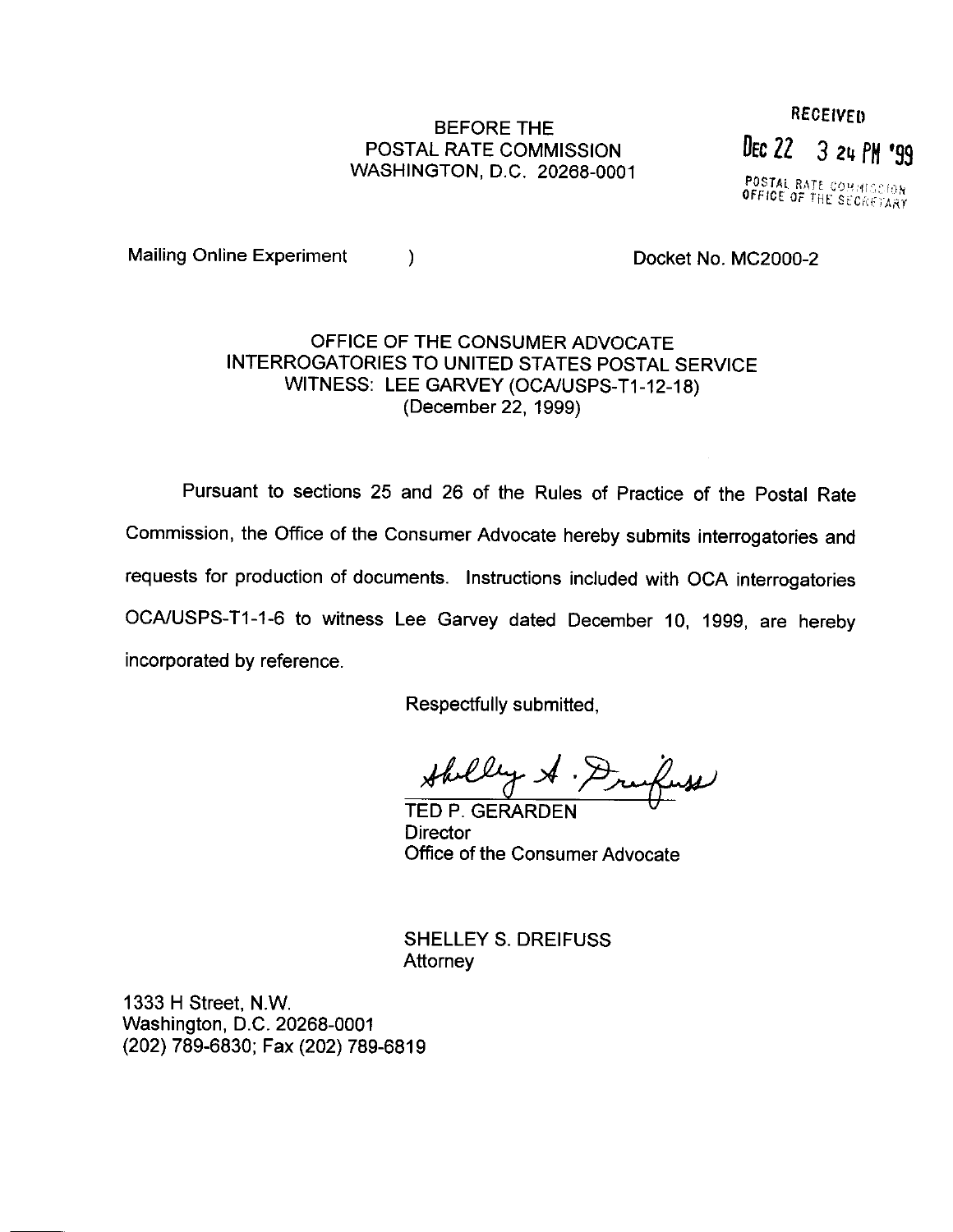OCA/USPS-T1-12. Please refer to your response to OCA/USPS-T1-2(d).

- a. Please identify and describe the "component of the Mailing Online system" referenced in your response.
- b. Please explain what "component" (or components) of the Mailing Online system currently reside at the San Mateo data center. Please explain what "component" (or components) of the Mailing Online system (other than the component identified in part a. of this interrogatory) are currently scheduled to reside at the San Mateo data center.

OCA/USPS-T1-13. Please refer to your response to OCA/USPS-T1-2(g). Please explain how the Postal Service used 1) the electronic mailing statements, Forms 3600 and 3602, and the USPS Qualification Reports, and 2) the printed mailing statements and USPS Qualification Reports to prepare the Accounting Period Reports and the Biweekly Reports during the Market Test.

OCAIUSPS-Tl-14. Please refer to your response to OCA/USPS-Tl-4(a), and the testimony of witness Poellnitz (USPS-T-2) at page 9, lines 1-7.

- a. Are the terms "binding options," as used in your response to OCA/USPS-T1-4(a), and the term "finishing options," as used in the testimony of witness Poellnitz, synonymous? Please define (and distinguish each term, if necessary).
- b. Please refer to footnote 15 in the testimony of witness Poellnitz, where it states, "Finishers are required only for finishing 11x17 impressions." Your response to OOSPS-T1-4(a) states that there are "3 possible binding options - stapled,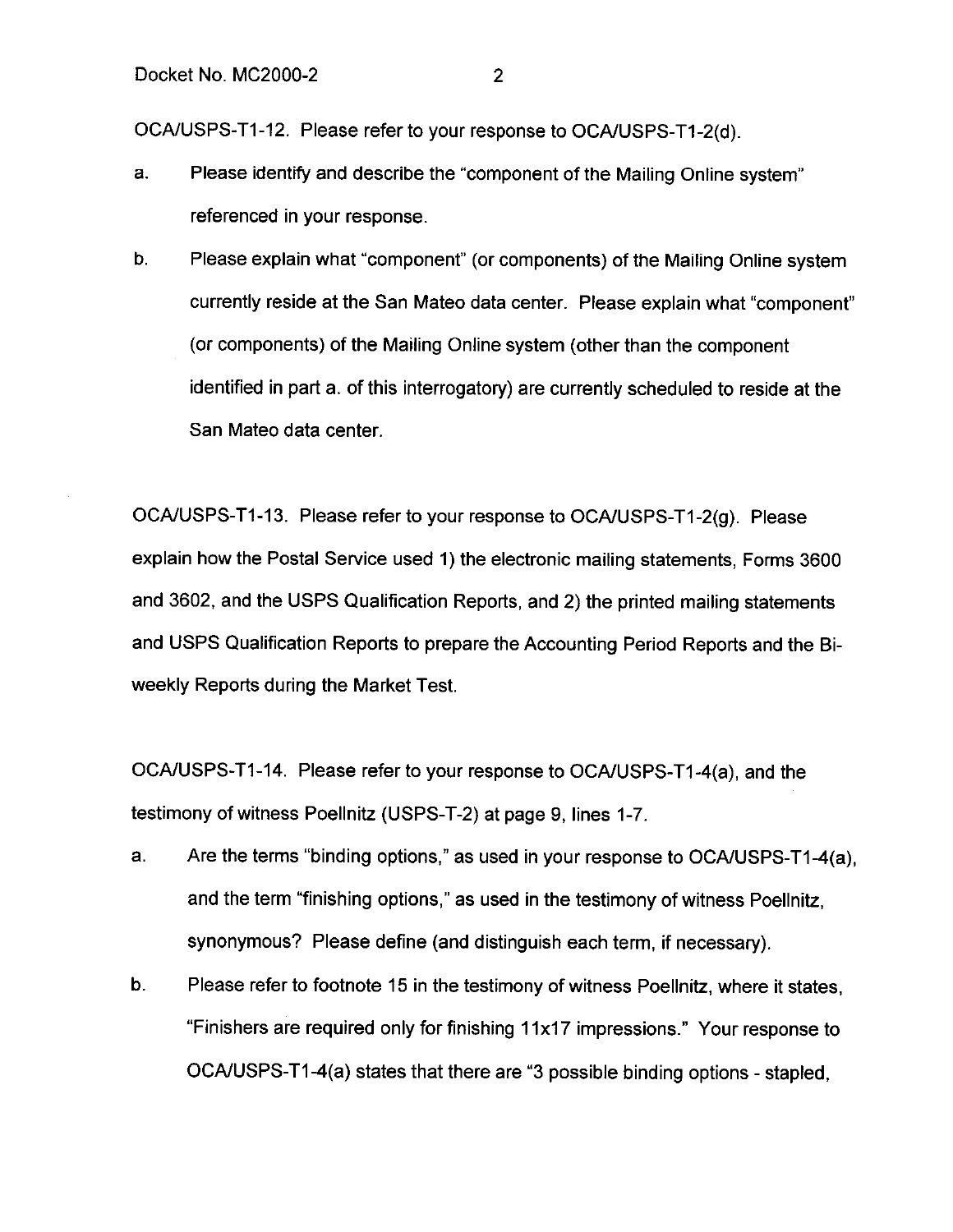not stapled or tape binding" for letter and legal size pages. Please reconcile your response with the statement of witness Poellnitz in footnote 15 quoted above. Please coordinate your response with the response of witness Poellnitz to OCAIUSPS-T2-3.

OCAIUSPS-Tl-15. Please refer to your response to OCA/USPS-Tl-5. Will the singlepiece First-Class Mail rate be paid on

- a. First-Class mailpieces with addresses that cannot be standardized?
- b. Standard (A) mailpieces with addresses that cannot be standardized?
- C. Nonprofit mailpieces with addresses that cannot be standardized?

OCAIUSPS-Tl-16. Please refer to your response to OCA/USPS-Tl-6, and your response to OCAIUSPS-Tl-4(a), where it states, "Newsletter size - 11" x 17" - paper limit the page count to 24 pages."

- a. For First-Class Mail, please confirm that the total number of job-type/page-count batches equals 2,928 ((30 letter-size job types x 48 page count) + (30 legal-size job types x 48 page count) + (2 newsletter-size job types x 24 page count)). If you do not confirm, please explain.
- b. For Standard (A) Mail, please confirm that the total number of job-type/pagecount batches equals  $2,928$  ((30 letter-size job types x 48 page count) + (30 legal-size job types x 48 page count) + (2 newsletter-size job types x 24 page count)). If you do not confirm, please explain.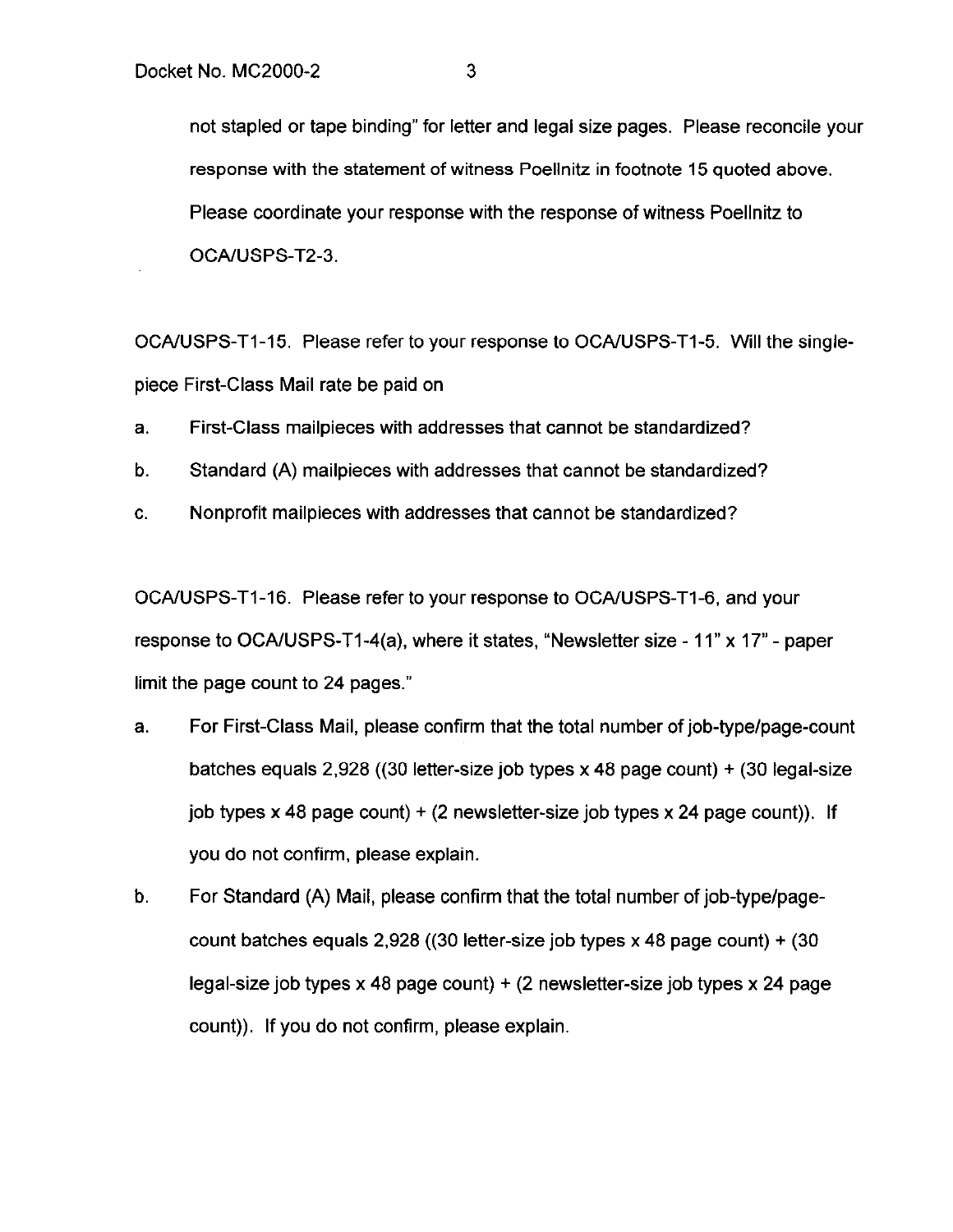- C. In PBIOCA-TIOO-8, Attachment 1, in Docket No. MC98-1, please refer to the columns headed "BI-BJ/l-48" and "Rates (cents)."
	- i. Please confirm that the heading for the column "BI-BJ/l-48" should be changed to "BI-BJ/l-24" and the last four cells of the column should be deleted. If you do not confirm, please explain.
	- ii. Please confirm that the last cell of column headed "Rates (cents)" should be deleted. If you do not confirm, please explain.
- d. In PBIOCA-TIOO-9, Attachment 2, in Docket No. MC98-1, please refer to the columns headed "BI-BJ/8-48," "Weight per Piece (oz.), Newsletter-size," and "Automation Flats, Rates (cents), Nsltr. Size" (footnote omitted).
	- i. Please confirm that the heading for the column "BI-BJ/8-48" should be changed to "81-BJ18-24" and the last 24 cells of the column should be deleted. If you do not confirm, please explain.
	- ii. Please confirm that the last 24 cells of column headed "Weight per Piece (oz.), Newsletter-size" should be deleted. If you do not confirm, please explain.
	- iii. Please confirm that the last 24 cells of column headed "Automation Flats, Rates (cents), Nsltr. Size" (footnote omitted) should be deleted. If you do ' not confirm, please explain.

OCA/USPS-T1-17. Please refer to your testimony at page 16, lines 1-4, and your rebuttal testimony (USPS-RT-1) at page 4, lines 15-18, in Docket No. MC98-1 concerning the OCA's proposal for Mailing Online. Also, please refer to Table I and the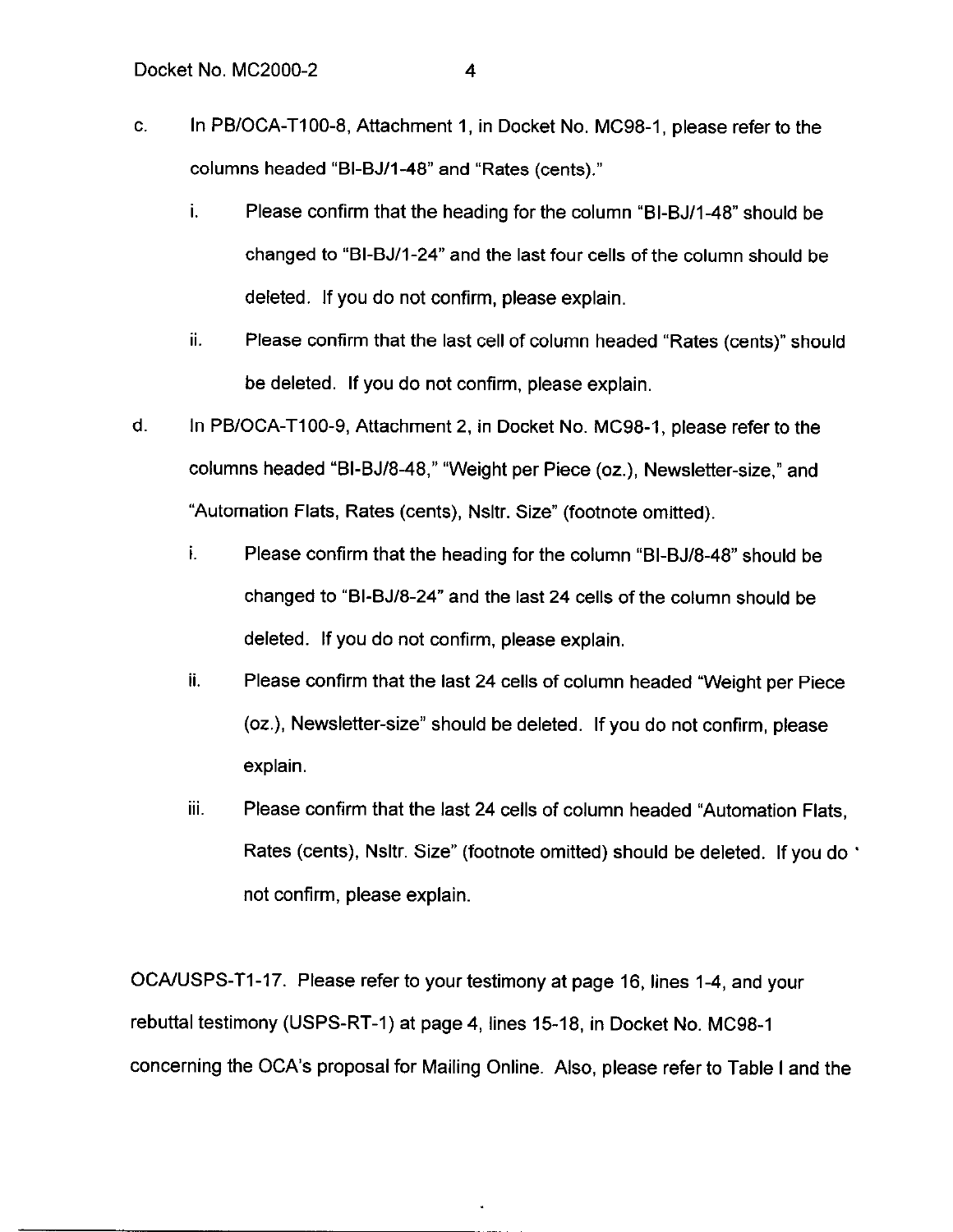pricing formula (Equation 1) in section 1V.B. of OCA witness Callow's testimony (OCA-T-100) in Docket No. MC98-I.

- a. Please identify all actions that would need to be taken by the Mailing Online system developer and the Postal Service to implement a production system of the pricing formula (Equation 1).
- b. Please provide the total estimated time necessary to implement a production system of the pricing formula (Equation 1).
- C. Please provide the total estimated time necessary to implement a production system if the pricing formula (Equation 1) were modified as follows:

 $D = x$ 

- d. Please provide the total estimated time necessary to implement a production system if the pricing formula (Equation 1) were modified as shown in part c. of this interrogatory, and the total number of job-type/page-count "look-up" tables were reduced to 2,928 ((30 letter-size job types x 48 page count)  $+$  (30 legal-size job types  $\times$  48 page count) + (2 newsletter-size job types  $\times$  24 page count)) in First -Class Mail and Standard (A) Mail, respectively.
- e. Please provide the total estimated time necessary to implement a production system if the pricing formula (Equation 1) were modified as shown in part c. of this interrogatory, and the total number of job-type/page-count "look-up" tables were reduced to 1,008 ((10 letter-size job types x 48 page count) + (10 legal-size job types x 48 page count)  $+$  (2 newsletter-size job types x 24 page count)) in First -Class Mail and Standard (A) Mail, respectively.